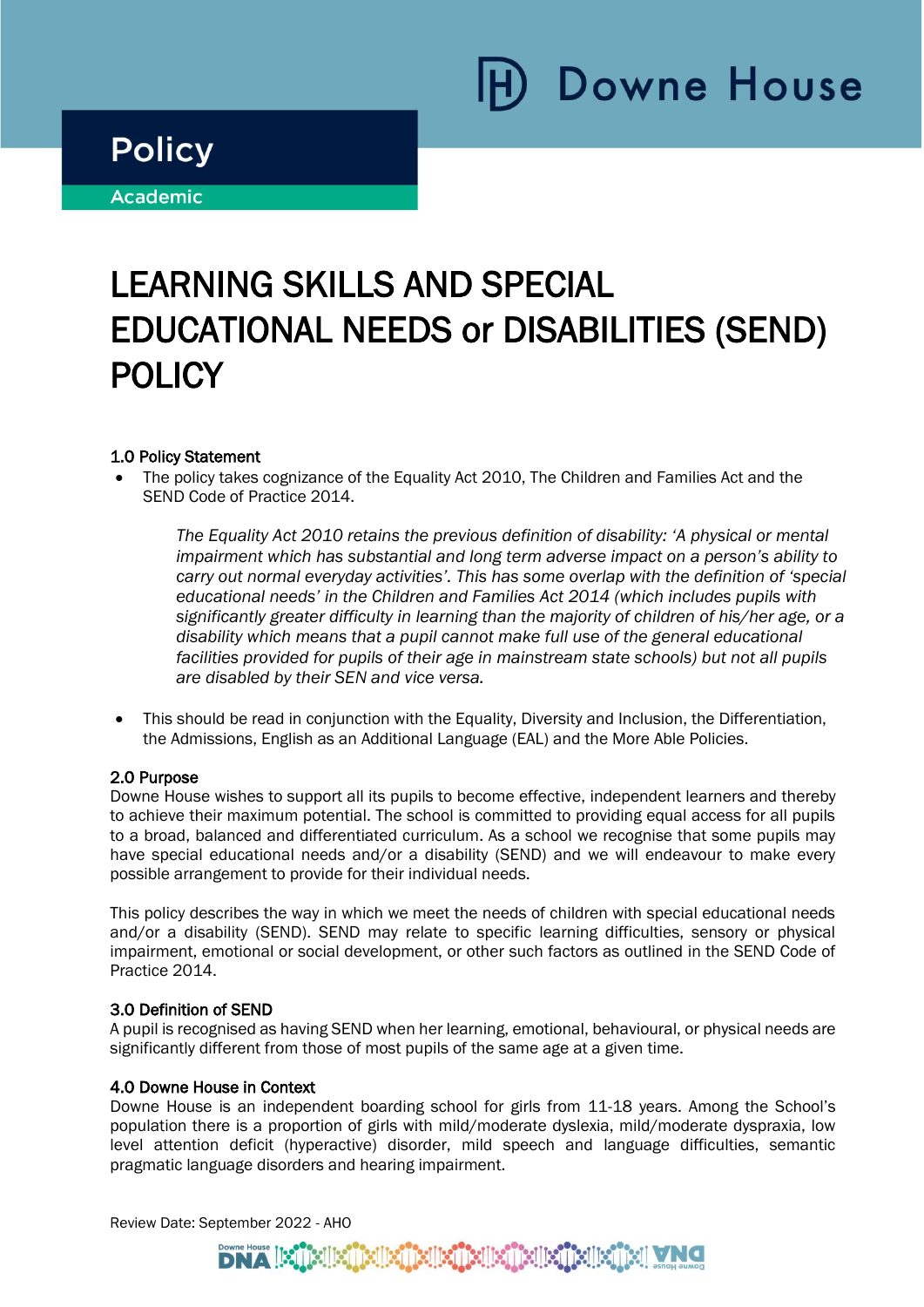The School has a Learning Skills (LS) Department consisting of

Miss Sophie Appleton Wyeth, BA, PGCE, OCR Diploma SpLD \*Mrs Charlotte Jones, BA, PGCE, OCR Diploma SpLD Mrs Heather Kennedy BA, CertTESOL Mrs Naomi Lomax, BSc, PGCE, OCR Diploma SpLD, APC Mrs Sofia McClymont, LLB, PG Dip (LPC) OCR Diploma SpLD \*Mrs Nicola South-Klein, BSc, PGCE, CELTA Mrs Claire Williams BA, PGCE \*Head of Department

The Special Educational Needs Coordinator (SENDCo) designate in the school is the Director of Pupil Progress.

#### 5.0 Aims

The School and specifically the Learning Skills Department aim to:

- Endeavour to identify and meet the needs of any pupil in the school who has SEND, by following guidelines set out in the SEND Code of Practice 2014 as closely as possible.
- Offer pupils with SEND full access to a broad, balanced, and relevant education and provide the necessary support to achieve this.
- Ensure that the views of parents and pupils are considered in any decision making.
- Ensure that no pupil is discriminated against, in any area of school life, based on her SEND.
- Manage SEND assessment and provision with the utmost sensitivity and care.
- Support and contribute to whole school initiatives which aim to develop further all pupils' learning skills.
- Extend support to pupils who may benefit from a programme of individual specialist teaching, regardless of whether they have SEND.
- Follow the principle of an 'Assess, Plan, Do, Review procedure', checking that appropriate evidenced-based interventions are in place, followed by a regular review of progress and adaptions to the support provided, as required.

#### 6.0 To achieve these aims, the LS Department seeks to:

- Identify, as soon as possible, any pupil who may have a specific learning difficulty or disability.
- Ensure all staff (academic, pastoral, and medical) are familiar with the SEND Policy and are aware of their role in implementing it.
- Ensure all School staff have the appropriate SEND information, including the nature of a pupil's specific learning difficulties, to be able to support her needs as effectively as possible and reinforce the guidance being offered. Staff are encouraged to regularly check schoolbase where such information will be held and updated.
- Ensure pupils are offered appropriate specialist teaching based on an agreed programme of individual education plans (IEPs) or, where appropriate, Education, Health and Care (EHC) plans.
- Ensure pupils' progress is reviewed regularly, via a close analysis of whole school assessment data, together with appropriate use of specialist diagnostic tools.
- Ensure parents are involved in decisions about a pupil's progress and, if necessary, any future SEND provisions or assessments, e.g. an updated educational psychologist's report. Communication is in addition to the whole school systems, such as parents' meetings and the reporting process.
- Provide whole staff training or advice on supporting pupils with SEND.
- Employ specialist teachers of SEND/Specific Learning Difficulties and provide suitable Insets and skills training
- Review the effectiveness of any programme, IEP or EHC plan, as required.
- Ensure that appropriate examination concessions are in place, in line with the guidelines and criteria specified by examination boards.

Review Date: September 2022 - AHO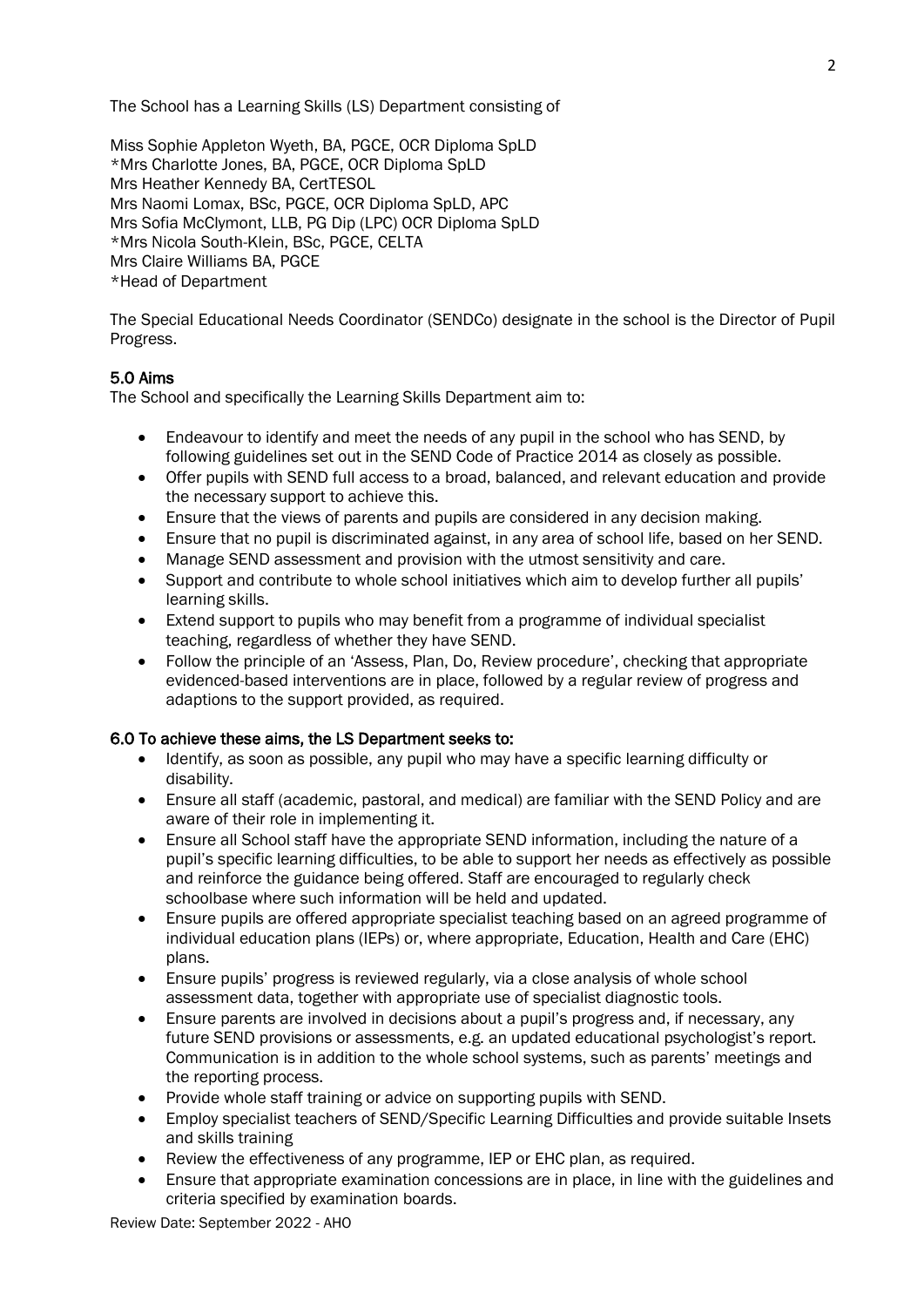#### 7.0 Guidance

#### 7.1 Admission Arrangements

As requested on the registration form, parents should disclose the nature of any learning disabilities/difficulties. Parents are urged to discuss with the Registrar any reasonable adjustments that need to be put in place in advance of an application for a place in the school. Once the School's admission procedures are met, parents must pass on relevant assessment reports from external professionals, for example educational psychologists, and ensure completion of the electronic Learning Skills and EAL online entry form on Gateway. This information is added to the pupil profile in SchoolBase when the annual update for the new academic year is completed in late July. The Director of Pupil Progress has access to information passed on by parents via Gateway.

#### 7.2 Identification of Pupils with SEND

In accordance with the SEND Code of Practice 2014, we recognize that the identification of SEND should be built into the overall approach to monitoring the progress and development of all pupils.

At the start of each academic year, the Director of Pupil Progress will liaise with the Headmistress, Registrar, Medical Centre, Exams Officer, and other relevant members of staff to ensure all SEND information pertaining to a pupil is disseminated and uploaded onto SchoolBase. All teachers are expected to refer to the pupil profile to keep fully informed of her needs and any suggested strategies for support and/or exam arrangements.

#### 7.3 Other Means of Identifying Pupils with a Possible Specific Learning Difficulty or SEND

- Lucid Exact digital screening tests for new pupils on entry.
- Screening tests in spelling, reading and writing for new pupils on entry.
- Continuous monitoring of a pupil's academic progress through the School's assessment procedures.
- Analysis of MidYis results.
- Meetings with the appropriate Head of Section after each series of examinations and, when deemed necessary, continuous monitoring of a pupil's progress in Learning Skills lessons.
- Referrals from teaching staff when there are concerns about a pupil's work or exam performance.
- Referrals from the Headmistress, the Head of Section, House Staff or Tutor.
- Meetings with the English Department or other Heads of Departments as required, to discuss individual concerns.
- Internal assessments undertaken by Director of Pupil Progress and other suitably qualified members of the Learning Skills Department.

#### 7.4 Procedures for Referral to an External Professional

- Once enough evidence of a possible SEND has been gathered by the Director of Pupil Progress, parents will be contacted to discuss a referral to an educational psychologist or other relevant external professionals.
- Assessments will periodically need to be updated. The Director of Pupil Progress will contact parents to discuss this prior to the assessment.
- The Director of Pupil Progress may recommend that a suitably qualified professional conducts an assessment on a pupil. All costs are agreed and settled by parents directly with the external professional.
- Once the assessment has been completed, the written report should be passed to the Director of Pupil Progress where, if appropriate, the information will be uploaded onto the LS database
- If relevant, the Director of Pupil Progress will apply for Access Arrangements in accordance with exam body regulations pass on any examinations adjustments to the Exams Officer

*The procedure for internal referral can be found in appendix A*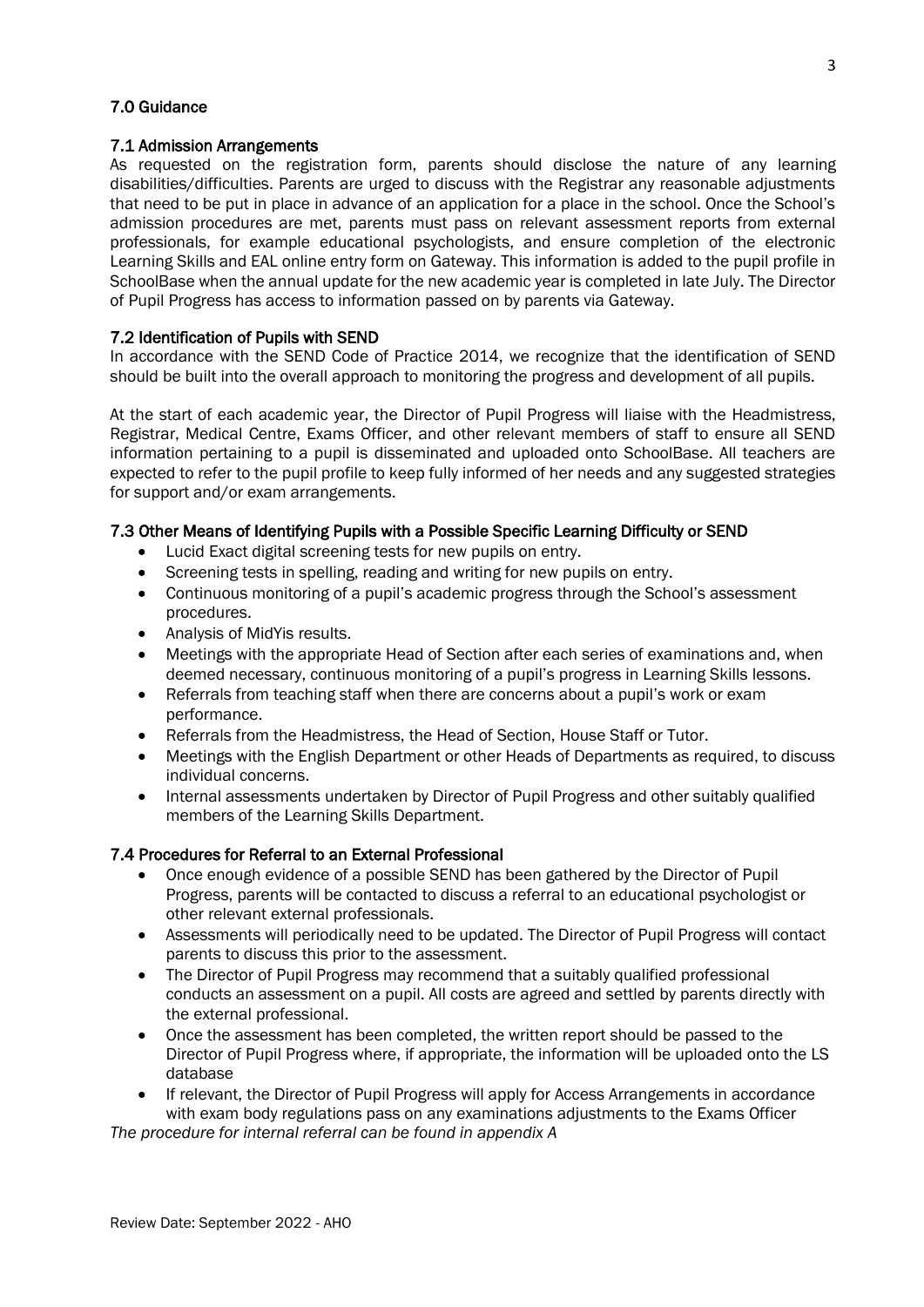#### 8.0 Programme of Support

- All pupils who have a SEND will be offered a programme of support by a specialist Learning Skills teacher, although support is not necessarily required in all instances, and is determined by individual need via discussion with parents and pupils.
- Any specialist materials required in order to access the curriculum must be provided by the parents and will be chargeable if sourced by the School. Examples of such materials include but are not limited to laptops, tablets, reading pens, electronic or audio textbooks, assistive software or similar.
- Permission is sought from parents prior to the commencement of lessons and any queries relating to the nature of a pupil's programme can be discussed directly with the Director of Pupil Progress.
- Lessons are arranged on a one to one basis at a mutually convenient time. Pupils are not removed from academic lessons, except in very exceptional circumstances.
- Targets and/or individual learning plans (ILPs) are created by the LS teacher and reviewed each term or when targets are achieved, changed or added to. Notes made by LS staff during lessons are both captured on the lesson plan and used to inform future teaching or to update ILP's.
- Lessons are tailored to the curriculum and LS teachers and School staff meet regularly to ensure a pupil's specific difficulties are supported as effectively as possible.
- Lessons are multi-sensory, structured and cumulative. Skills of independent learning are actively promoted in order to develop self-belief and a 'growth mind-set'.
- Typically, as a result of poor performance in lessons or examinations, lessons are extended to those pupils who require development of skills in such areas as examination technique, study skills and reading comprehension.
- Pupils and parents may make a referral to the Learning Skills Department, after discussion with a pupil's Tutor.
- Parents should contact the Director of Pupil Progress to review a pupil's programme, including termination of lessons, in which case a half-term's notice is required.
- After completion of a programme of support, a pupil is welcome to seek additional help and guidance at any time.

#### 9.0 Learning Skills on SchoolBase

The information required to best support pupils with SEND in lessons is held on individual pupil profiles on SchoolBase. It is updated regularly by LS teachers and holds details on the nature of a pupil's SEND profile, for example Moderate Dyslexia. If parental approval is given, the database will allow staff access to a pupil's assessment report, including findings of her strengths and weaknesses, and termly targets or IEP/EHC plans. The pupil profile also holds information relating to exam arrangements or concessions.

#### 10.0 Charging

- Assessments by an Educational Psychologist or other professionals are chargeable and will be billed directly by the practitioner.
- Internal assessments to establish eligibility for examination arrangements are chargeable and parents will be consulted and informed of charges that apply.
- The School charges all pupils who receive Learning Skills lessons. These charges are reviewed on an annual basis.
- Charges are made clear to parents before any assessment or support lessons are agreed.
- A half-term's notice is required for the termination of lessons.

#### 11.0 Evaluation

Downe House adheres to the principle of Quality First Teaching. This means that high quality inclusive teaching, ensures that planning and implementation meets the needs of ALL pupils, and builds in high expectations for all pupils, including those with Special Educational Needs and Disabilities. Teachers carefully consider and adapt their teaching to promote the progress and development of all pupils, in addition to support by specialist staff.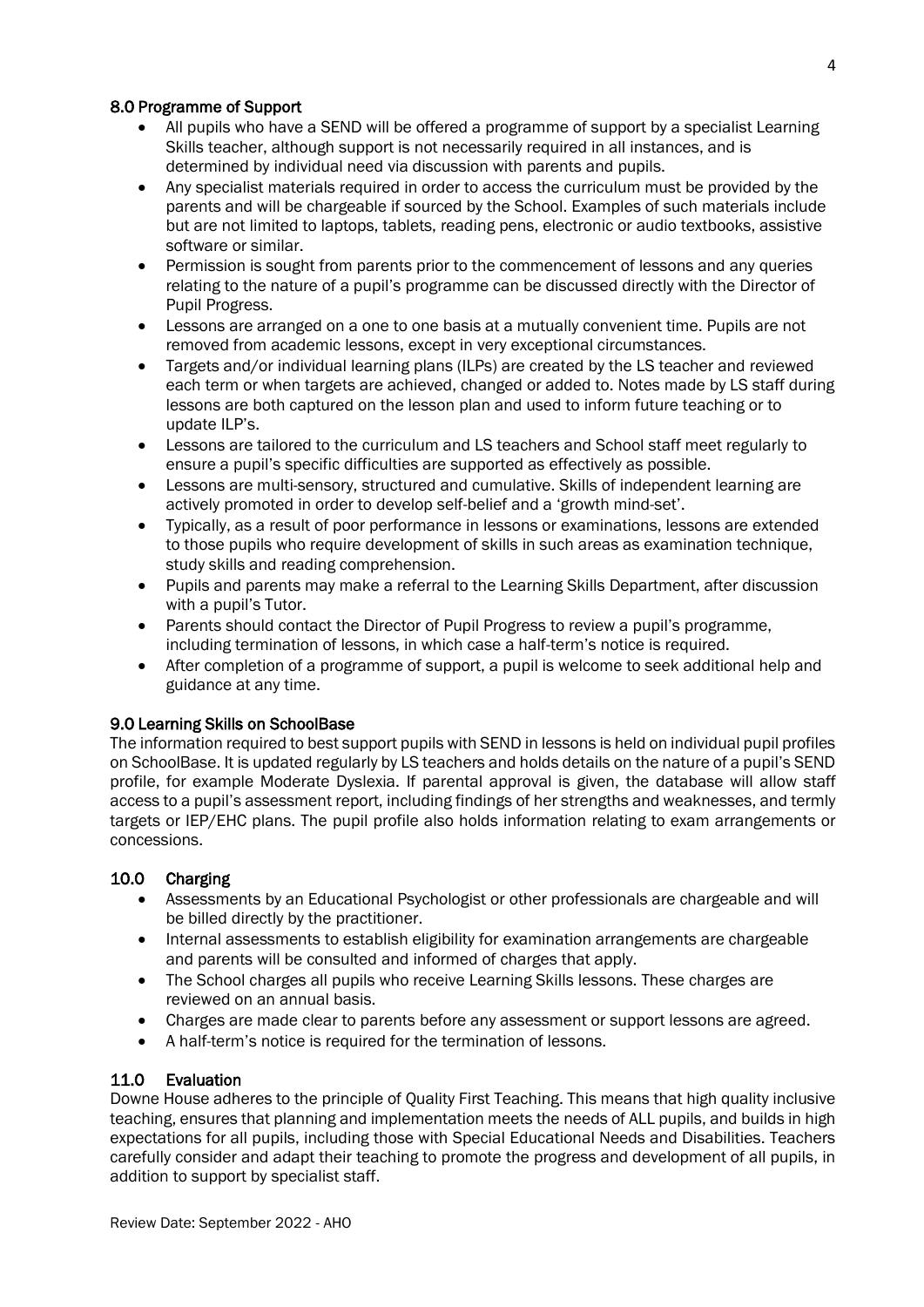Intervention programmes are adjusted on a termly basis, in the light of the progress the pupils are making, drawing on a rich variety of assessment data available within the school context, and responding appropriately to the 'pupil voice'.

#### Revision History:

| Revision | Date           | Description of changes                                              | Requested By                               |
|----------|----------------|---------------------------------------------------------------------|--------------------------------------------|
|          | September 2014 | Reviewed                                                            | Areti Bizior                               |
|          | September 2015 | Reviewed                                                            | Areti Bizior                               |
|          | September 2016 | Reviewed                                                            | Areti Bizior                               |
|          | October 2016   | Addition of Appendix B                                              | Paula Bell                                 |
|          | September 2017 | Amendments in red                                                   | Paula Bell                                 |
|          | October 2017   | Addition of Appendix C                                              | Paula Bell                                 |
|          | January 2018   | Addition of point 2 in section 8                                    | Areti Bizior                               |
|          | September 2018 | Change of wording in 7,4 and 8.0.<br>Addition of last point in 10.0 | Areti Bizior                               |
|          | September 2019 | Amendments highlighted in red                                       | Areti Bizior                               |
|          | September 2020 | Amendments highlighted in red                                       | Philippa Toogood                           |
|          | September 2021 | Reviewed and updated                                                | <b>Charlotte Jones</b><br>Philippa Toogood |

This policy makes reference to the following School policies, copies of which can be located on SchoolBase in the 'Documents' section:

Admissions (Reviewer: HM) Differentiation (Reviewer: A(H(A)) English as an Additional Language (EAL) (Reviewer: AHO) Equality, Diversity and Inclusion (Reviewer: DHR) More Able (Reviewer: AHO)

| <b>Review Leader:</b> | <b>Assistant Head Operations</b> |
|-----------------------|----------------------------------|
| Reviewed:             | September 2021                   |
| Next Review:          | September 2022                   |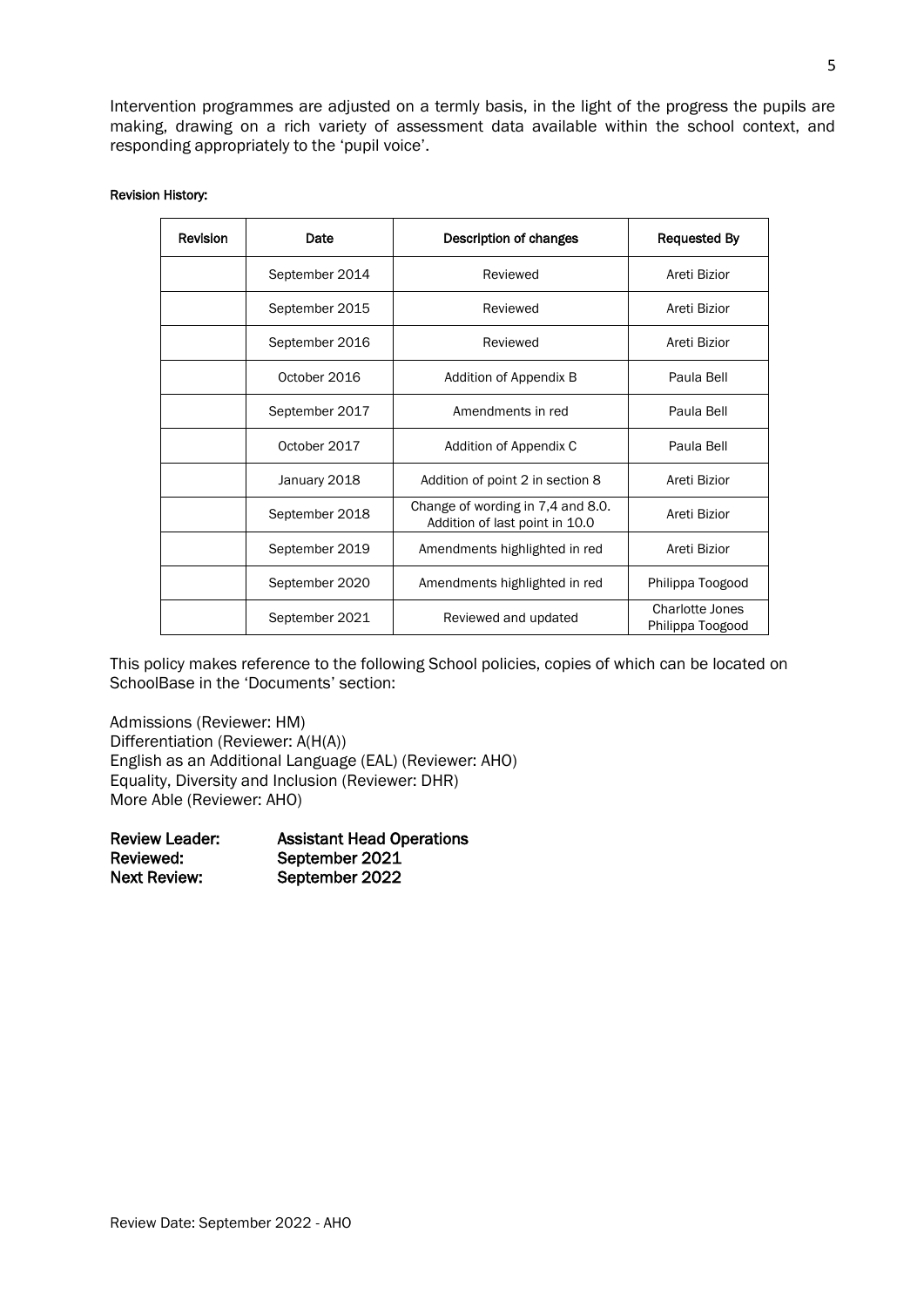### Appendix A - Learning Skills Standard Referral Procedure

#### Stage 1

Until you have the green light from the Director of Pupil Progress/Head of Section please do not discuss with students or parents a possible referral.



#### Stage 2

After meeting with HoS, DPP will monitor the situation until further information comes to light. Referral may be placed on waiting/monitoring list.

#### Stage 3

Please do not mention to parents or students:

- A likely specific learning difficulty such as dyslexia.
- The likelihood of extra time or any other access arrangements.

After meeting with HoS, DPP asks tutor to inform parents of course of action:-

Example of conversation by tutor to parents: "I have spoken to the Director of Pupil Progress and she has suggested a programme of learning skills weekly lessons to support x's difficulties with spelling/organisation/study skills. As with any extra in the school there is a charge but once you have given me permission she will be in touch….. If you have any queries or questions here are her contact details……"

Example of conversation by tutor to parents: "I have spoken to the Director of Pupil Progress and she is very keen to find out a bit more about x's learning profile in view of her difficulties with spelling/organisation/exam technique/time management. If you are happy with this, Mrs Bell will make an appointment or a series of appointments with x then she will be in touch with you directly to discuss x's needs. If you have any queries or questions here are her contact details….."

Tutor speaks to tutee once parents have given permission.

Tutor alerts DPP who will contact student and parents.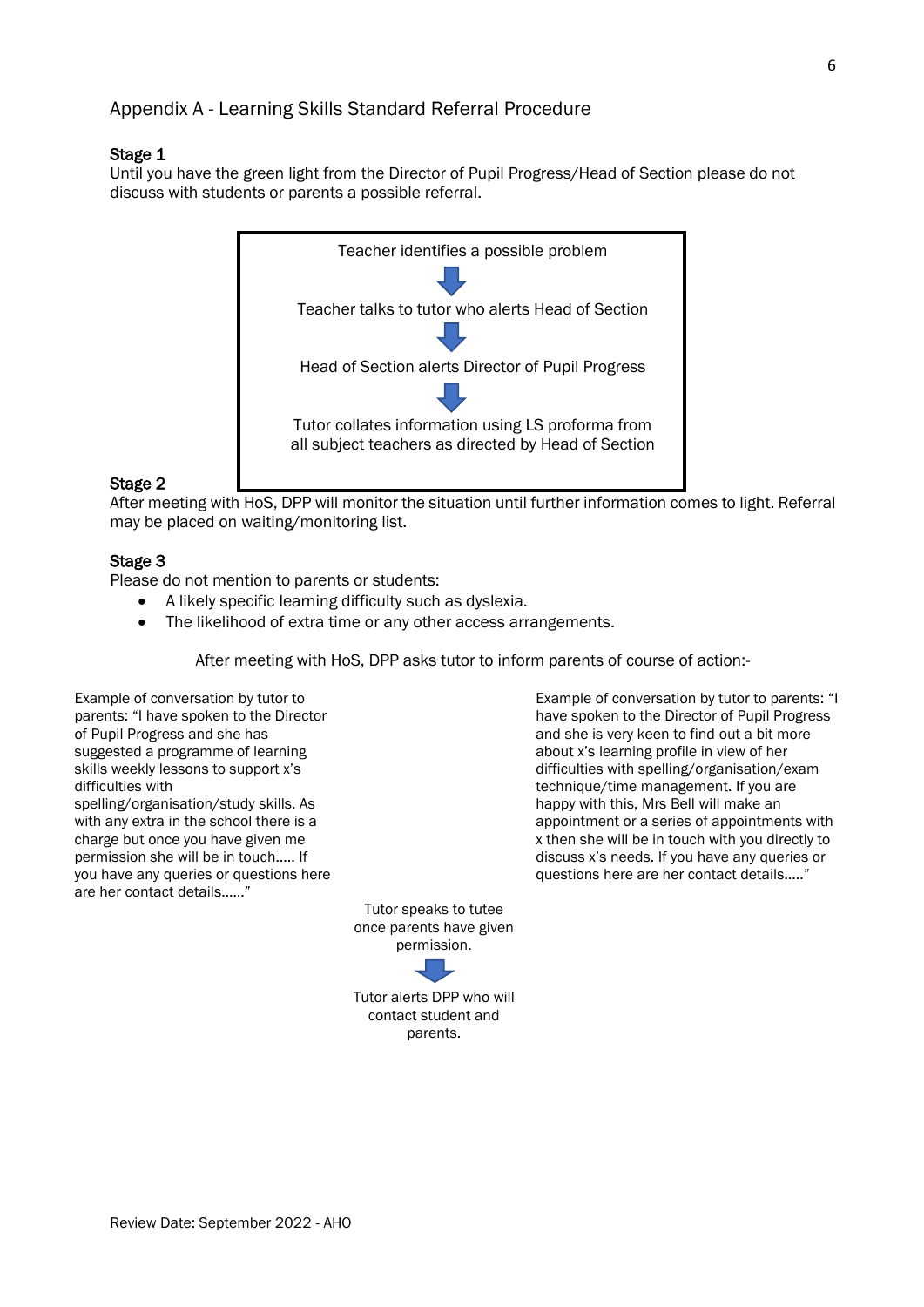#### Appendix B -

The following guidance applies in relation to those pupils who experience specific visual difficulties when reading. This would include any degree of visual stress which is alleviated by reading through colour.

#### Identification of Individuals

• Any individual with visual stress will have this identified on their Individual Education Plan, copies of which are available on SchoolBase.

#### Coloured Overlays and Paper

- Pupils are expected to bring their own-coloured overlay for reading purposes (appropriate to their needs) to every subject lesson.
- If subject departments would like to have their own stock of overlays, they can purchase them HERE.
- Tinted A4 paper will be available in the Resources Department for pupils to access.

#### Emailing Work to Pupils

For those worksheets which require a written element, staff are encouraged to email these to the pupils in advance of lessons, so that the pupil in question can print out the worksheet herself onto her preferred colour. Pupils will have a personal supply of coloured paper in House, for this particular use. Alternatively, some pupils may prefer to type directly onto the worksheet, if it is emailed to them as a Word document. In this instance, we will check that they have an application on their computer enabling them to tint their screen appropriately (e.g. the 'Tint and Track' software)

NB. The functionality of the Microsoft Surface Pro device can facilitate this process due to the various accessibility options provided.